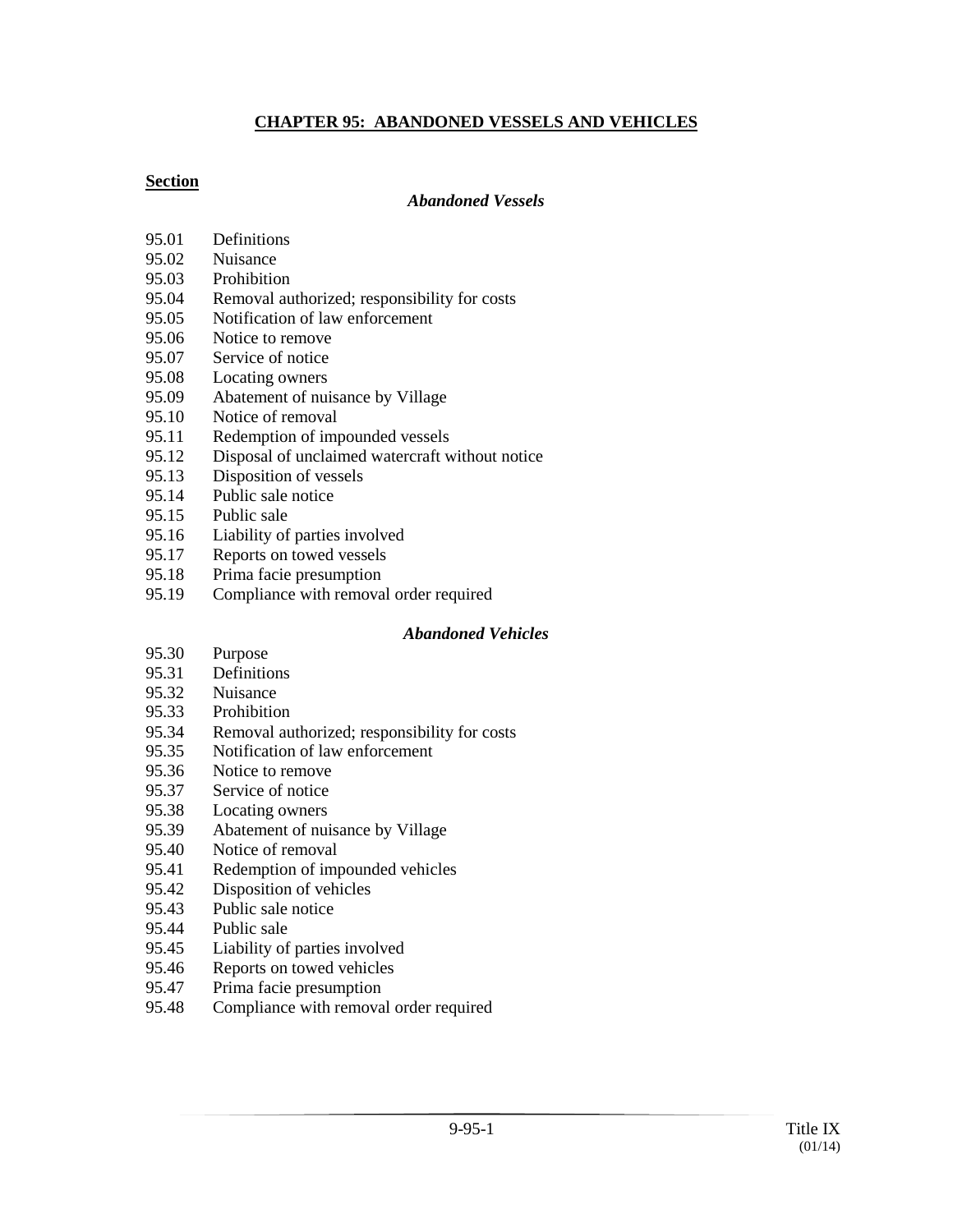#### *ABANDONED VESSELS*

#### ' **95.01 DEFINITIONS.**

For the purpose of this subchapter, the following definitions shall apply unless the context clearly indicates or requires a different meaning. All other definitions stated in  $\S$ 95.31 shall apply in this subchapter as if herein set forth verbatim.

*ABANDONED BOAT TRAILER.* Any boat trailer or wheeled construction which at point was used as a boat trailer that by its condition and/or location appears deserted or forsaken and has not been moved for a period of seven months.

**ABANDONED VESSEL.** Any vessel that by its condition and/or location appears deserted or forsaken and has not been moved for a period of seven months.

#### *INOPERABLE VESSEL.*

- (1) Any vessel from which, for a period of at least 30 days, the engine or other parts have been removed, or on which the engine or other parts have been altered, damaged, or otherwise so treated that the vessel is incapable of being driven under its own motor power.
- (2) This definition does not include a vessel which has been rendered temporarily incapable of being driven under its own motor power in order to perform ordinary service or repair operations.
- (3) This definition shall also pertain to non-motor driven vessels, which by their very condition are not seaworthy, and are in the condition for a period of at least 30 days.

#### *UNLICENSED.*

- (1) Vessels not bearing current state and/or federal and waterway registration, as required by state and federal statutes.
- (2) Boat trailers or related carriages used for the purpose of transporting vessels or other watercraft which do not bear current license plates and registration.
- (3) This definition supplements, but does not supersede, the definition of *UNLICENSED* contained in  $\S$  95.31.

*VESSELS.* Every description of watercraft used, or capable of being used, as a means of transportation on water, except a:

- (1) Seaplane on the water;
- (2) Innertube, air mattress, or similar device; and
- (3) Boats used for concession rides in artificial bodies of water designed and exclusively used for those concessions.

*WATERWAY.* The Fox River and any and all channels running from the Fox River.

(Ord. 7-3-A, passed 9-19-1990)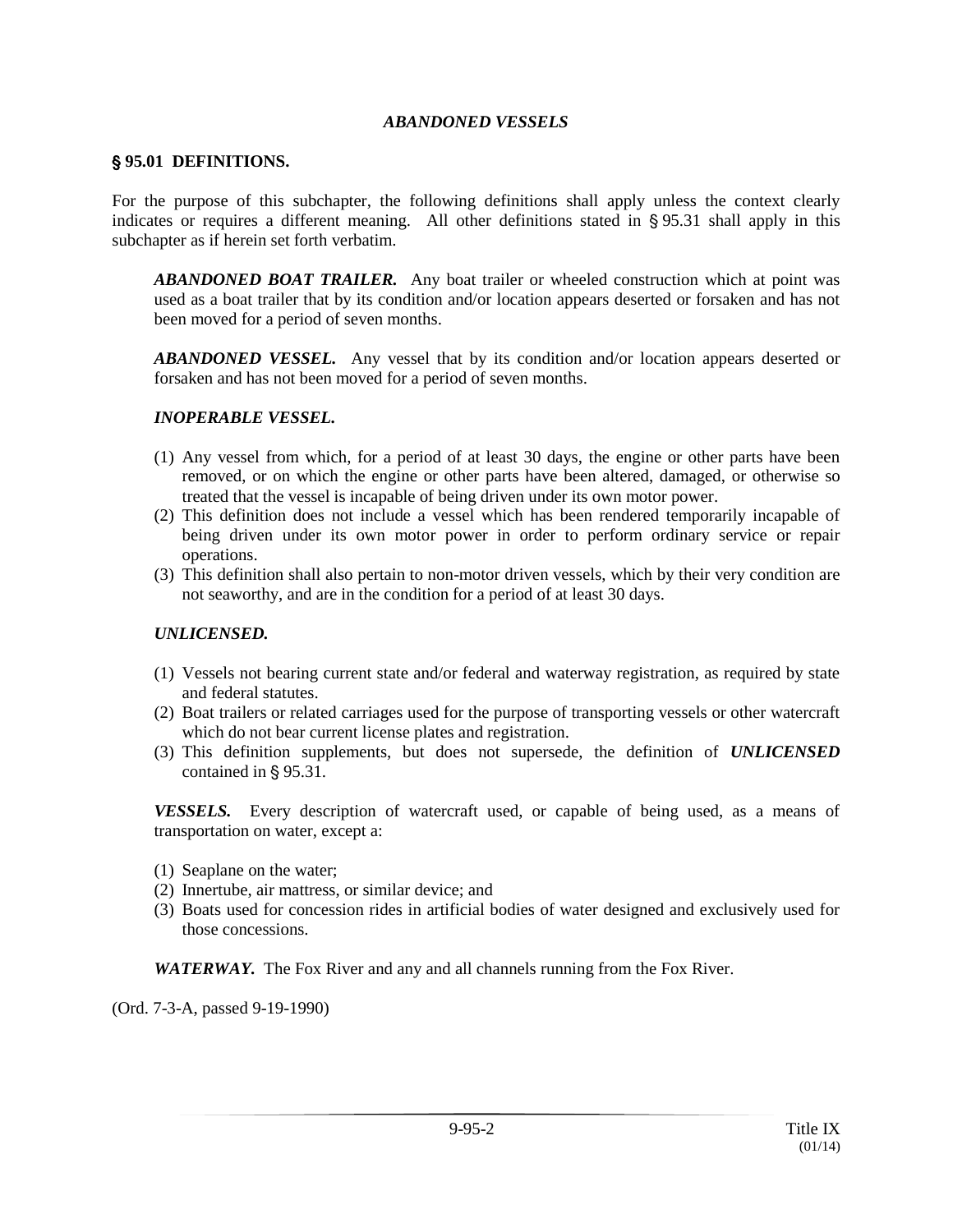### ' **95.02 NUISANCE.**

It is hereby declared and found that:

- (A) Inoperable, abandoned, dismantled, junked, discarded, and/or unlicensed vessels and related craft, including, but not limited to, boat trailers, in and upon property within the Village are a matter affecting the public interest;
- (B) They constitute a nuisance, in that health, fire, and safety hazards are created; and
- (C) Consequently, this matter is subject to supervision and control for the purposes of safeguarding the public health, safety, and general welfare of the people of the Village.
- (Ord. 7-3-A, passed 9-19-1990)

### ' **95.03 PROHIBITION.**

- (A) It shall be unlawful for any person, firm, or corporation, either as owner, lessee, occupant, or otherwise, to store or deposit, or cause or permit to be stored or deposited, an inoperable, abandoned, dismantled, junked, discarded, and/or unlicensed vessel on any lot or land, enclosed or otherwise, within the Village.
- (B) Nothing in this subchapter shall be construed to prohibit the storing of any such vessel in a private garage or in a legally constructed structure.
- (C) It shall be an affirmative defense that an unlicensed vessel as set forth in this Section is either an antique vessel or a vessel that falls within that class of vessels commonly collected by boat owners because of the economic value attached to the class of vessels as established by trade magazines and journals.
- (D) This affirmative defense applies only to the offense of maintaining an unlicensed vessel on land within the Village as set forth in this section.

(Ord. 7-3-A, passed 9-19-1990)

#### ' **95.04 REMOVAL AUTHORIZED; RESPONSIBILITY FOR COSTS.**

- (A) *Abandonment on waterway.* When a vessel is abandoned on any waterway for 24 hours or more, its removal by a towing service may be authorized by:
	- (1) Any member of the police department serving the Village; or
	- (2) Any Village officer or employee.
- (B) *Waterway hazards.* When an abandoned, unattended, wrecked, burned, or partially dismantled vessel is creating a traffic or navigational hazard because of its position in relation to the waterway, or because its physical appearance is impending traffic or navigation, its immediate removal from the waterway by a towing service may be authorized by: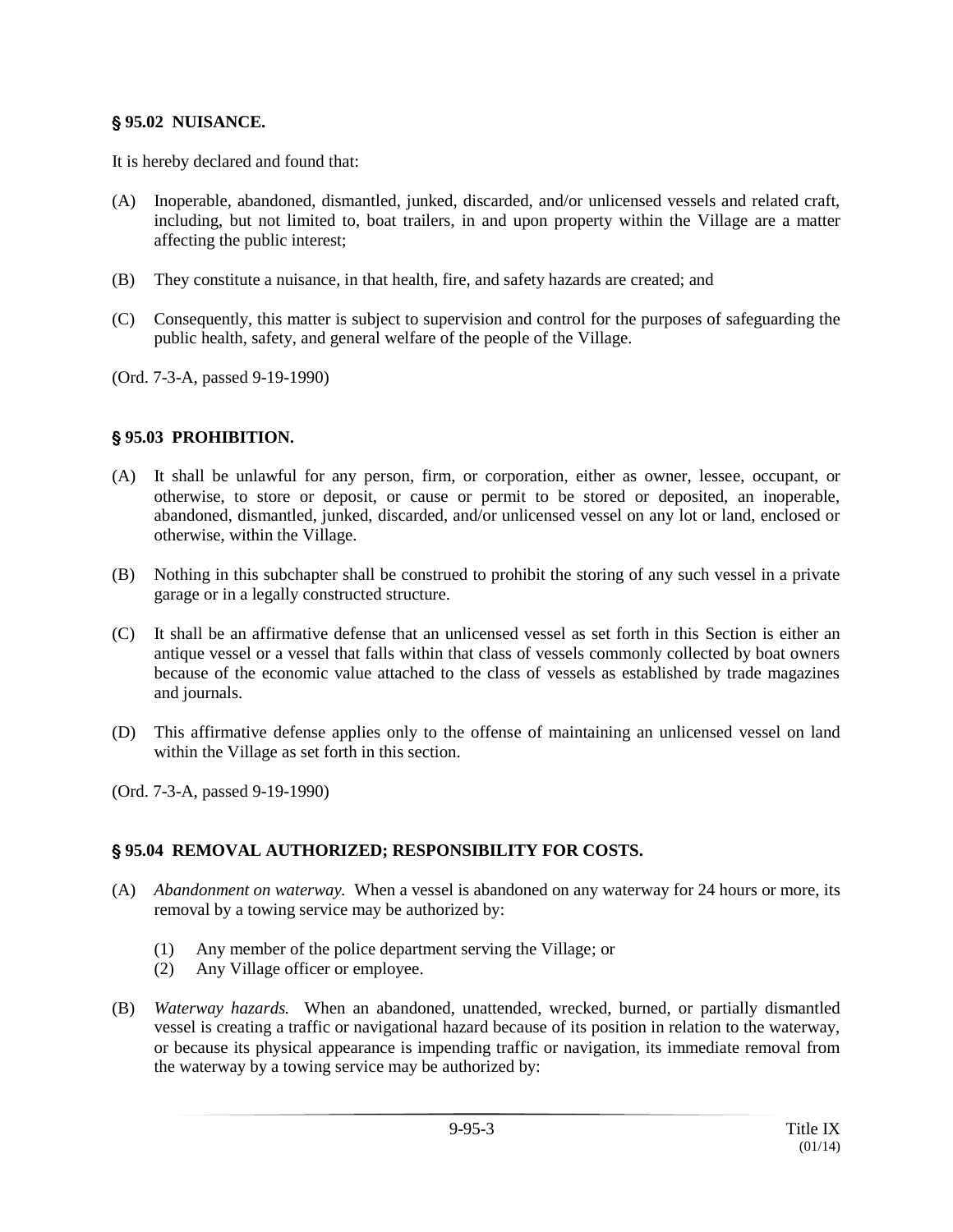- (1) Any member of the police department serving the Village; or
- (2) Any Village officer or employee.
- (C) *Responsibility for costs.*
	- (1) When a vessel removal from either public or private property is authorized by the police department serving the Village or by any Village officer or employee, the owner of the watercraft will be responsible for all towing costs.
	- (2) Vessels removed from public or private property and stored by a commercial relocator shall not be released to the owner until all towing and storage costs are paid.
	- (3) Additionally, the tow company or storage company shall be entitled to all lien actions allowable by the laws of the state.

(Ord. 7-3-A, passed 9-19-1990)

### ' **95.05 NOTIFICATION OF LAW ENFORCEMENT.**

- (A) When an abandoned, lost, stolen, or unclaimed vessel comes into the temporary possession or the custody of a person in the Village not the owner of the watercraft, that person shall immediately notify the Village and the police department serving the Village, or any Village officer or employee when the vessel is within the corporate limits of the Village.
- (B) Upon receipt of the notification, the police department serving the Village, or any Village officer or employee, will authorize a towing service to remove and take possession of the abandoned, lost, stolen, or unclaimed vessel.
- (C) The towing service will safely store the towed vessel and its contents, and maintain a record of the tow as set forth in the applicable Illinois statutes until:
	- (1) The vessel is claimed by the owner or any other person legally entitled to possession thereof; or
	- (2) It is disposed of as provided by Illinois statutes.

(Ord. 7-3-A, passed 9-19-1990)

#### ' **95.06 NOTICE TO REMOVE.**

- (A) Whenever it comes to the attention of the police department serving the Village or Village officer or employee authorized to enforce the provisions of this Chapter that a nuisance as defined herein exists in the Village, a notice in writing shall be served upon the owner of the vessel, or the occupant of the land where the nuisance exists, or the owner of the property, pier, or his or her agent.
- (B) In the event the last known address of the person cannot be ascertained, notice shall be served upon the taxpayer of record of the subject property.
- (C) A copy of the notice shall also be placed on the subject vessel.

(Ord. 7-3-A, passed 9-19-1990)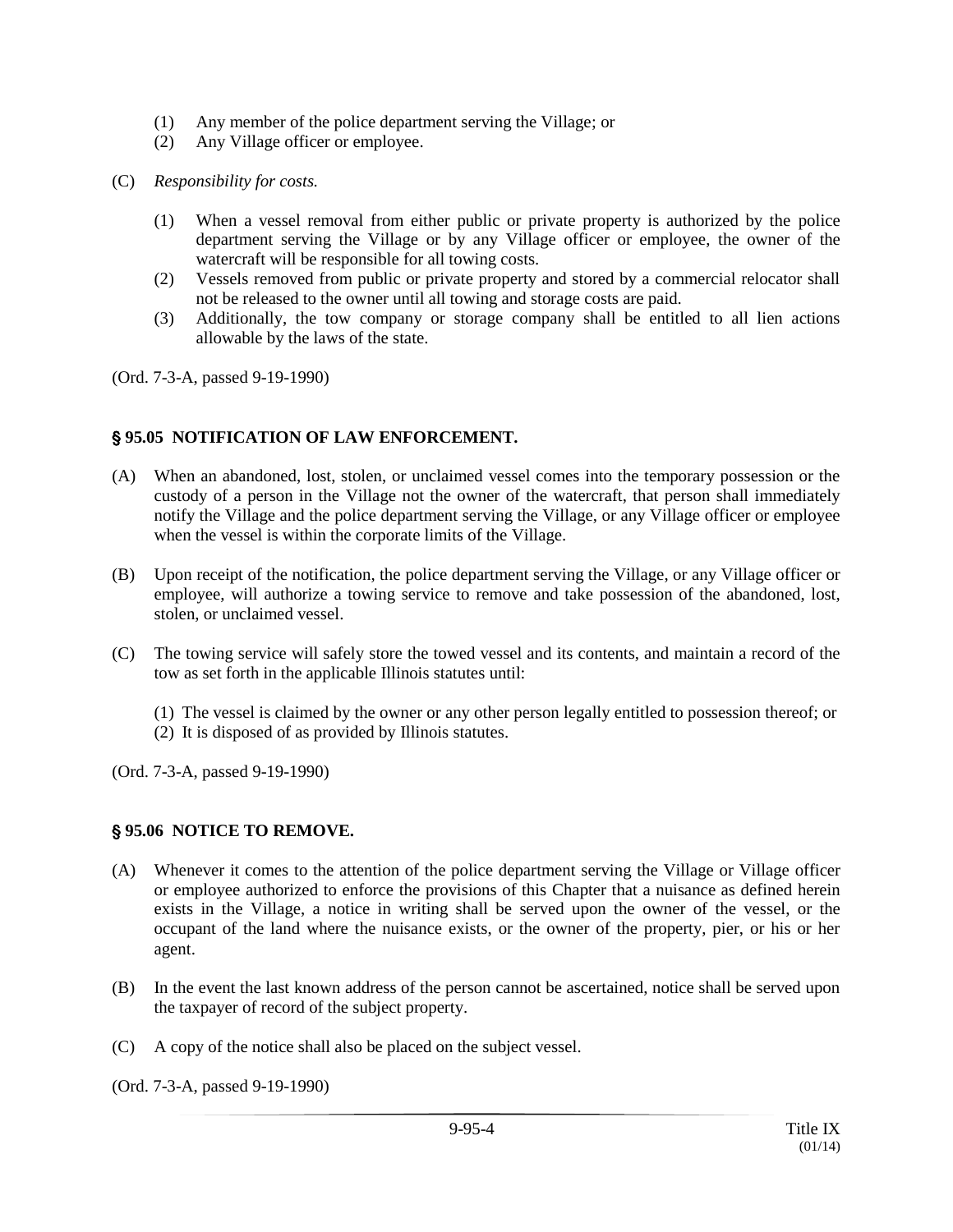#### ' **95.07 SERVICE OF NOTICE.**

- (A) The notice shall be made by personal service or sent by certified mail, return receipt requested, with the proper postage prepaid.
- (B) The notice shall state the existence of the nuisance and request its removal within ten (10) days of the date of mailing.
- (C) The owner of the vessel, occupant of the land, or owner of the land shall be responsible for removal of the vessel, at said person's sole cost and expense.
- (Ord. 7-3-A, passed 9-19-1990)

## ' **95.08 LOCATING OWNERS.**

- (A) *Record searches.*
	- (1) Whenever the police Department serving the Village, or any Village officer or employee, cannot determine the identity of the registered owner, lien holder, or legally entitled person, it will cause the watercraft registration records of the state to be searched by the Department of Conservation for the purpose of obtaining the required ownership information.
	- (2) The police Department serving the Village, or any Village officer or employee, will further cause the stolen watercraft files of the State Police to be searched by a directed communication to the State Police for stolen or wanted information on the vessel.
	- (3) The information determined from this record search will be used by the police department serving the Village, or any Village officer or employee, in sending a notification by certified mail, return receipt requested, to the owner or legally entitled person advising:
		- (a) Where the vessel is held;
		- (b) Requesting that disposition be made; and
		- (c) Setting forth information concerning the future sale of the vessel.
- (B) *Notification of State Police.*
	- (1) When the registered owner or other person legally entitled to possession of a motor vessel or other vessel cannot be identified from the aforesaid registration files of the State of Illinois, or from the registration files of a foreign state, if applicable, the police department serving the Village, or any Village officer or employee, shall notify the respective State Police for the purpose of identifying the vessel's owner or other person legally entitled to possession of the vessel.
	- (2) The information obtained shall be used in sending notification by certified mail, return receipt requested, to the vessel's owner or to the person legally entitled to possession thereof advising him or her: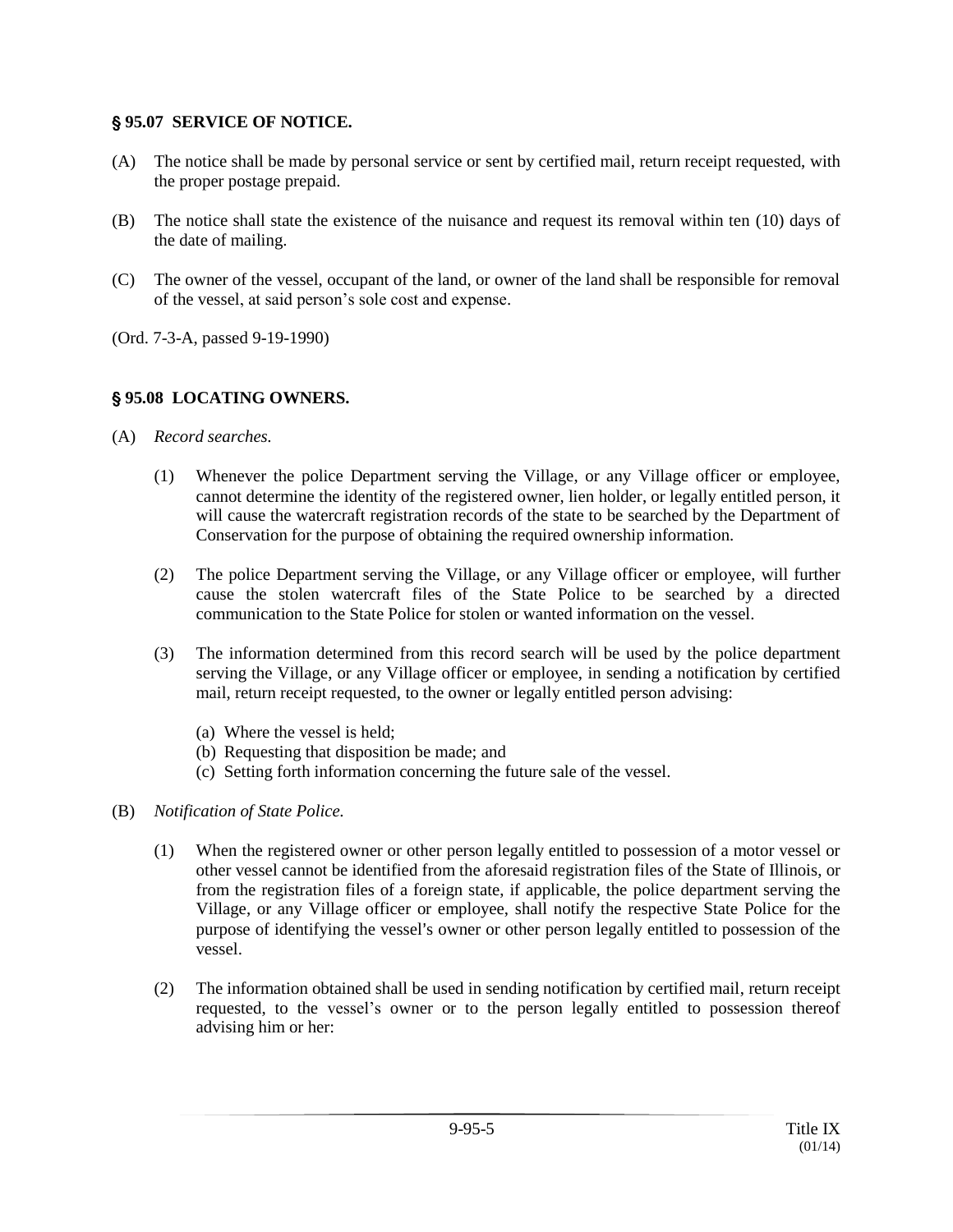- (a) Where the vessel is held;
- (b) Requesting that disposition be made; and
- (c) Setting forth the public sale information.

(Ord. 7-3-A, passed 9-19-1990)

#### ' **95.09 ABATEMENT OF NUISANCE BY VILLAGE.**

- (A) In the event a vessel is not removed or repaired within ten (10) days of the mailing of notice as specified in § 95.07, the police department serving the Village, or any Village officer or employee, shall, as authorized by and in accordance with ILCS Ch. 625, Act 5,  $\S$  4-201 *et seq.*, abate the nuisance by causing the vessel to be towed or transported to a designated storage place or depository as determined by the Village, and the costs of the towing, transportation, and storage shall be charged to:
	- (1) The owner of the vessel; or
	- (2) In the absence of any known or ascertainable owner, to the owner of the property upon which the vessel was stored.

(B) The remedy shall be in addition to any other penalty provisions provided for in this Chapter.

(Ord. 7-3-A, passed 9-19-1990)

#### ' **95.10 NOTICE OF REMOVAL.**

- (A) Within 48 hours of removal of the vessel, the police department serving the Village shall give written notice to:
	- (1) The registered owner of the vessel, if known; and
	- (2) The owner or occupant of the private property from which the vessel was removed, if known.
- (B) The notice shall be served by personal service or by certified mail, return receipt requested, and shall state that the vessel or vessels have been impounded and stored for violation of this Chapter and give the location where the vessel or vessels are stored, and the costs incurred by the Village for the removal.

(Ord. 7-3-A, passed 9-19-1990)

#### ' **95.11 REDEMPTION OF IMPOUNDED VESSELS.**

The owner of any vessel seized under the provisions of this Chapter may redeem the vessel at any time after its removal but prior to the sale or destruction thereof upon:

- (A) Proof of ownership; and
- (B) Payment to the Village Clerk of the actual and reasonable expenses of removal of the vessel(s), as well as any other costs incurred by the Village relative thereto, and any preliminary sale advertising expenses.
- (Ord. 7-3-A, passed 9-19-1990)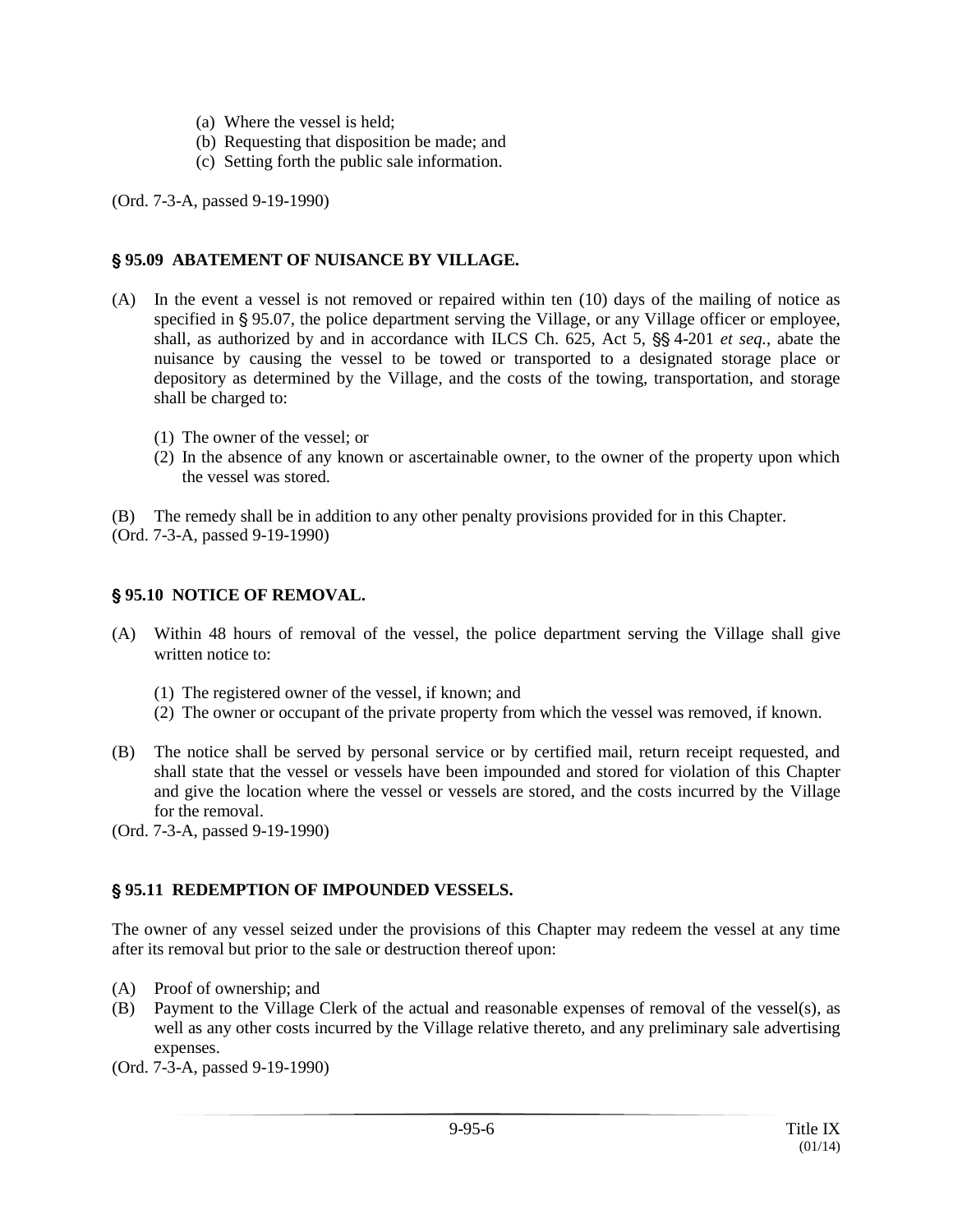#### ' **95.12 DISPOSAL OF UNCLAIMED WATERCRAFT WITHOUT NOTICE.**

- (A) When the identity of the registered owner, lien holder, or other person legally entitled to the possession of an abandoned, lost, or unclaimed watercraft of seven years of age or newer cannot be determined by any means provided for in this Chapter or in ILCS Ch. 625, Act 45, §§ 3C-1 *et seq.*, the vessel may be sold as provided herein without notice to any person whose identity cannot be determined.
- (B) (1) When an abandoned watercraft of more than seven years of age is impounded as specified herein, the police department serving the Village, or any Village officer or employee, shall store said watercraft for a minimum of ten (10) days for the purpose of:
	- (a) Determining the identity of the registered owner and lien holder;
	- (b) Contacting the registered owner and lien holder for a determination of disposition; and
	- (c) Examining the State Police stolen watercraft files for any theft and wanted information.
	- (2) At the expiration of the ten (10) day period, if disposition information has not been received from the registered owner or lien holder of the watercraft, the police department serving the Village, or any Village officer or employee, will authorize the disposal of the watercraft as junk.
	- (3) If, in the opinion of an authorized member of the police department serving the Village, or any Village officer or employee, the vessel has a value of \$200 or more and can be restored to safe operating condition, the police department serving the Village, or any Village officer or employee, may authorize its purchase for salvage and apply for a Department of Conservation certificate of title.
	- (4) A watercraft classified as an historical watercraft may be sold to any person desiring to restore it.
- (Ord. 7-3-A, passed 9-19-1990)

## ' **95.13 DISPOSITION OF VESSELS.**

- (A) In the event that the police department serving the Village, or any Village officer or employee, is not contacted by a registered owner, lien holder, or person legally entitled to possession of the vessel, the Village shall, after fifteen (15) days from service of the notice, cause the vessel to be appraised.
- (B) When an abandoned, lost, stolen, or unclaimed vessel seven years of age or newer remains unclaimed by registered owner, lien holder, or other person legally entitled to its possession, for a period of thirty (30) days after notice has been given as provided herein, the police department serving the Village, or any Village officer or employee, shall cause the vessel to be sold at public sale to the highest bidder.
- (C) If the abandoned, lost, stolen, or unclaimed vessel is more than seven years of age, the police department serving the Village, or any Village officer or employee, may, in its discretion, based upon the apparent inability of the vessel to be made seaworthy, authorize the disposal of the vessel as junk.
- (Ord. 7-3-A, passed 9-19-1990)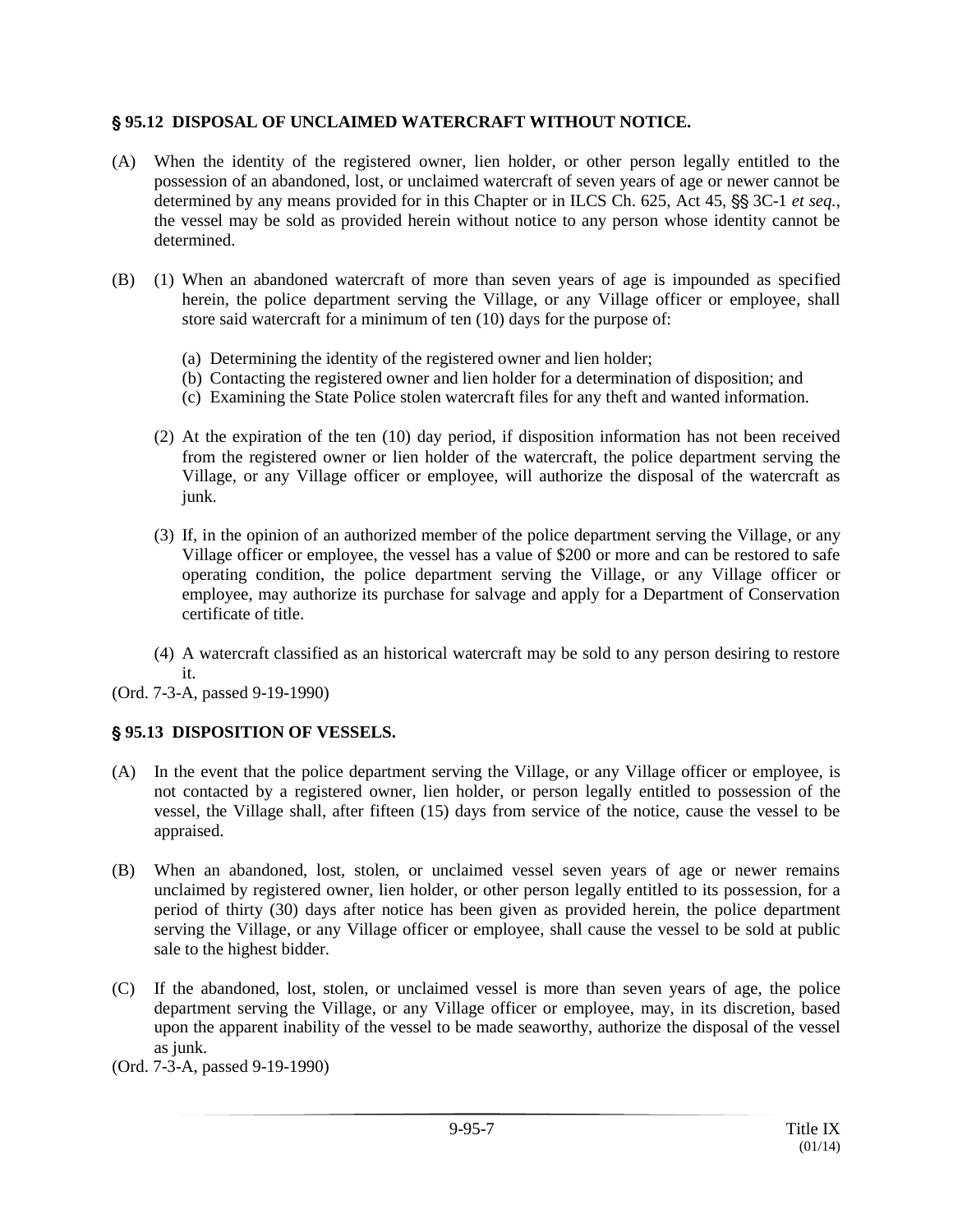## ' **95.14 PUBLIC SALE NOTICE.**

- (A) The Village shall cause the posting of a notice of sale of any abandoned or unclaimed vessel, which notice shall state:
	- (1) The sale is of abandoned property in the possession of the Village;
	- (2) A description of the vessel, including make, model, license number, and any other information which will accurately identify the vessel;
	- (3) The terms of the sale; and
	- (4) The date, time, and place of the sale.
- (B) (1) Notice of said sale shall be given by posting it in a prominent place at the Village Hall, and/or by posting said notice on the Village's website, for at least ten (10) days prior to the sale.
	- (2) Notice shall be posted for at least ten (10) days prior to the sale on the premises where the vessel has been impounded.
	- (3) No other notice shall be required.

(Ord. 7-3-A, passed 9-19-1990)

## ' **95.15 PUBLIC SALE.**

- (A) The vessel shall be sold to the highest and best bidder.
- (B) At the time of payment of the purchase price, the Village President, the Village Treasurer, or his or her respective designee, shall execute a certificate of sale in duplicate, the original of which to be given to the purchaser, and the copy thereof to be filed with the Village Clerk.
- (C) Should the sale for any reason be invalid, the Village's liability shall be limited to the return of the purchase price.
- (Ord. 7-3-A, passed 9-19-1990)

## ' **95.16 LIABILITY OF PARTIES INVOLVED.**

- (A) *Liability of the owner of the vessel.* If the sale or disposition of the vessel(s) as hereinabove specified does not produce sufficient funds to pay the expenses incurred by the Village in the removal and sale thereof, the owner of the vessel shall be liable for reimbursing the Village for any unrecovered expenses incurred by the Village relative to the vessel.
- (B) *Liability of owner or occupant of the property.*
	- (1) The owner and/or occupant of any property from which the vessel was removed by the Village in accordance with this Chapter shall be liable to reimburse the Village for any unrecovered expenses incurred by the Village in connection with the removal of said vessel, and recovery of the expenses incurred by the Village relative thereto may be enforced against the individuals or by the placing of a lien upon the property in the amount of the expenses.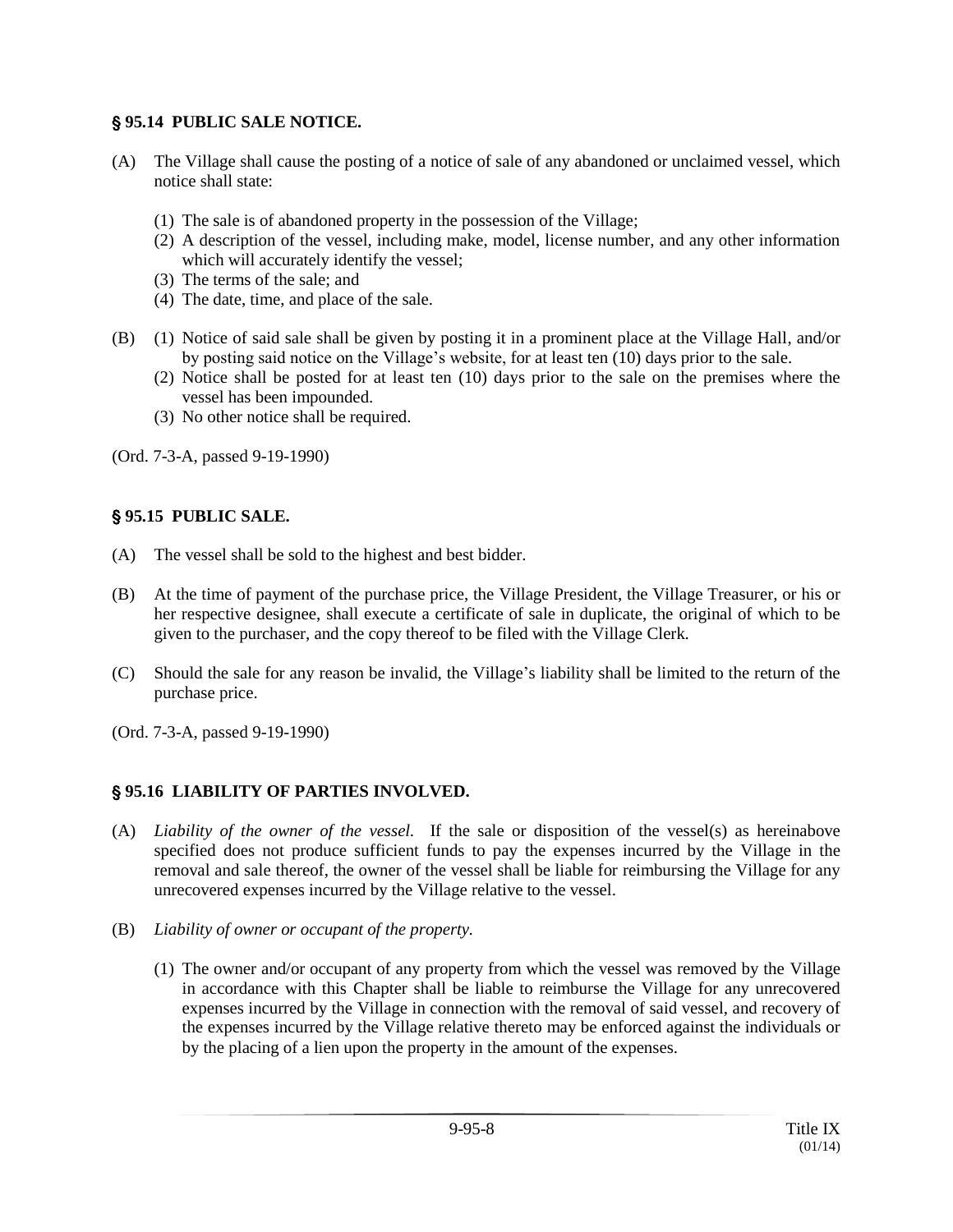- (2) The notice and service requirement for foreclosing the lien shall be the same as those in foreclosure of mortgages.
- (C) *Liability of party towing vessels.* No police officer, towing service owner, operator, or employee shall be held to answer or be liable for damages in any action brought by the registered owner, former registered owner, or his or her legal representative, or any person legally entitled to possession of the vessel or other vessel when the vessel was processed and sold or disposed of as authorized by this Chapter and ILCS Ch.  $625$ , Act  $45$ ,  $\frac{6}{5}$  3C-8.

(Ord. 7-3-A, passed 9-19-1990)

# ' **95.17 REPORTS ON TOWED VESSELS.**

- (A) When a watercraft or other vessel is authorized to be towed away, the police department serving the Village shall keep and maintain a record of the vessel towed, including, if available, the:
	- (1) Color;
	- (2) Year;
	- (3) Manufacturer;
	- (4) Manufacturer's trade name;
	- (5) Manufacturer's series name;
	- (6) Body style;
	- (7) Vehicle identification number; and
	- (8) License plate year and number displayed on the vessel.
- (B) The records shall also include the date and hour of tow, location towed to, reason for towing, and the name of the officer in charge, as designated by an authorized representative of the police department serving the Village, or any Village officer or employee.
- (C) The records shall be maintained for a period of one year from the date of sale or disposal.

(Ord. 7-3-A, passed 9-19-1990)

# ' **95.18 PRIMA FACIE PRESUMPTION.**

The registered owner of a vessel found in violation of any section of this Chapter shall be held prima facie responsible for the violation. (Ord. 7-3-A, passed 9-19-1990)

# ' **95.19 COMPLIANCE WITH REMOVAL ORDER REQUIRED.**

When the registered owner or the person entitled to possession of the vessel can be ascertained, and the person shall fail to remove the vessel within ten (10) days after being requested in writing to do so by the police department serving the Village, or any Village officer or employee, under the notice provisions of this Chapter, the penalty provided in  $\S$  10.99 shall be in addition to the provisions for removal and reclamation of the vessel provided herein.

(Ord. 7-3-A, passed 9-19-1990)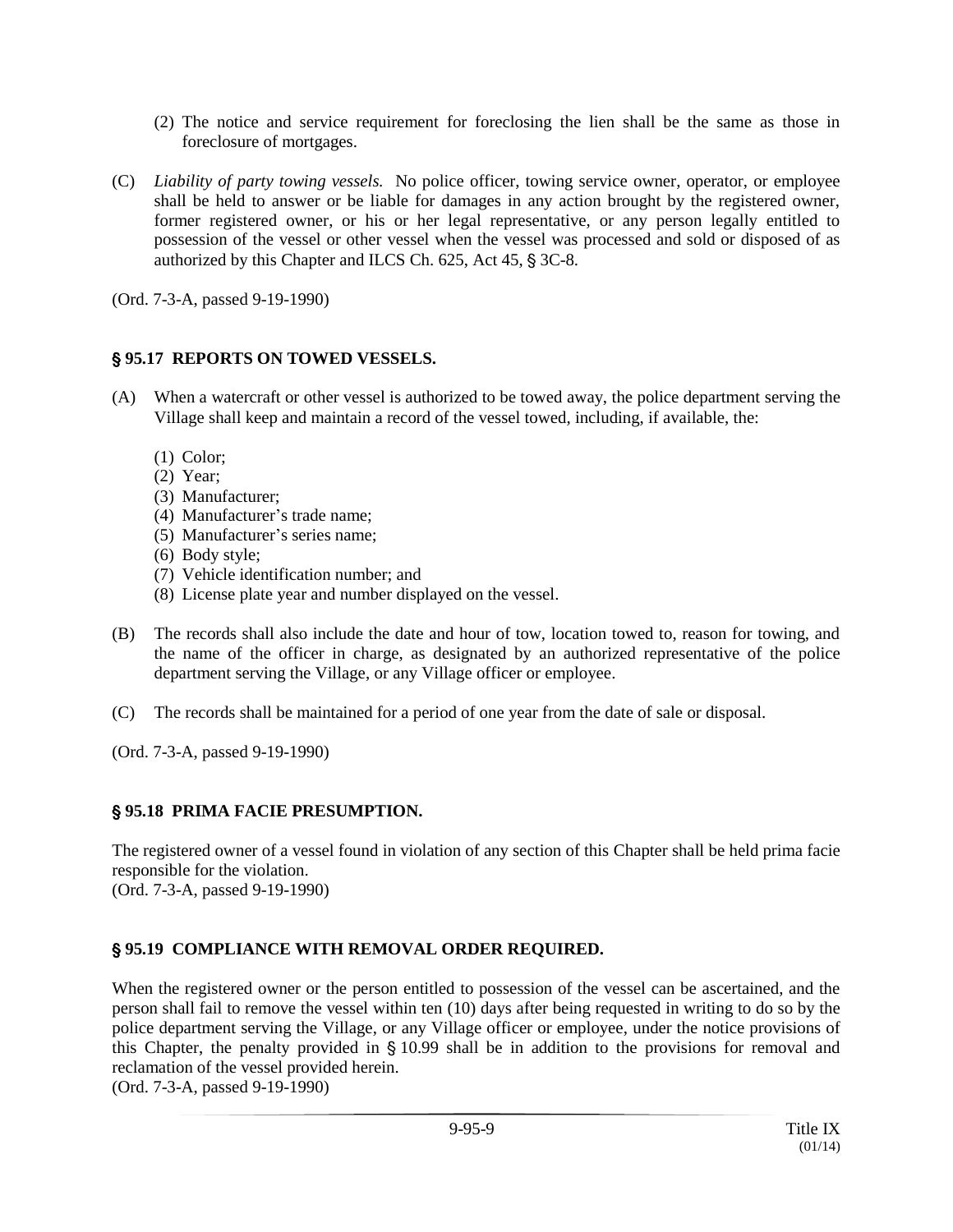#### *ABANDONED VEHICLES*

### ' **95.30 PURPOSE.**

- (A) The purpose of this Chapter is hereby set forth.
- (B) Inoperable, abandoned, dismantled, junked, discarded, or unlicensed vehicles upon privately owned or public property in the Village are detrimental to the safety, the health, and the public welfare. They constitute an attractive nuisance and are a peril to the public safety.
- (C) They are a source of vexation and annoyance.
- (D) They depreciate the value of neighboring properties.
- (E) They are a fire hazard and source of fire and explosions.
- (F) The preservation of public health and protection of property and the elimination of public peril compels the Village Board to regulate this matter.

(Ord. 7-3-A, passed 2-21-1990)

## ' **95.31 DEFINITIONS.**

For the purpose of this Chapter, the following definitions shall apply unless the context clearly indicates or requires a different meaning.

*ABANDONED VEHICLE.* Any vehicle that by its condition and/or location appears deserted or forsaken and has not been moved for a period of seven days.

## *ANTIQUE VEHICLE.*

- (1) A motor vehicle that is more than 25 years of age or older or a bona fide replica thereof and which is capable for being driven on the highways or is used for demonstrating or exhibiting.
- (2) The vehicles are exempted from the provisions of  $\S$  95.32 and 95.33.

*DISCARDED.* Presently useless, thrown away, or unclaimed.

*DISMANTLED.* Vehicles which are stripped or have parts removed.

*HIGHWAY.* Any street, alley, or public dedication way within this municipality.

#### *INOPERABLE VEHICLE.*

(1) Any vehicle from which, for a period of at least seven days, the engine, wheels, or other parts have been removed, or on which the engine, wheels, or other parts have been altered, damaged, or otherwise so treated that the vehicle is incapable of being driven under its own motor power.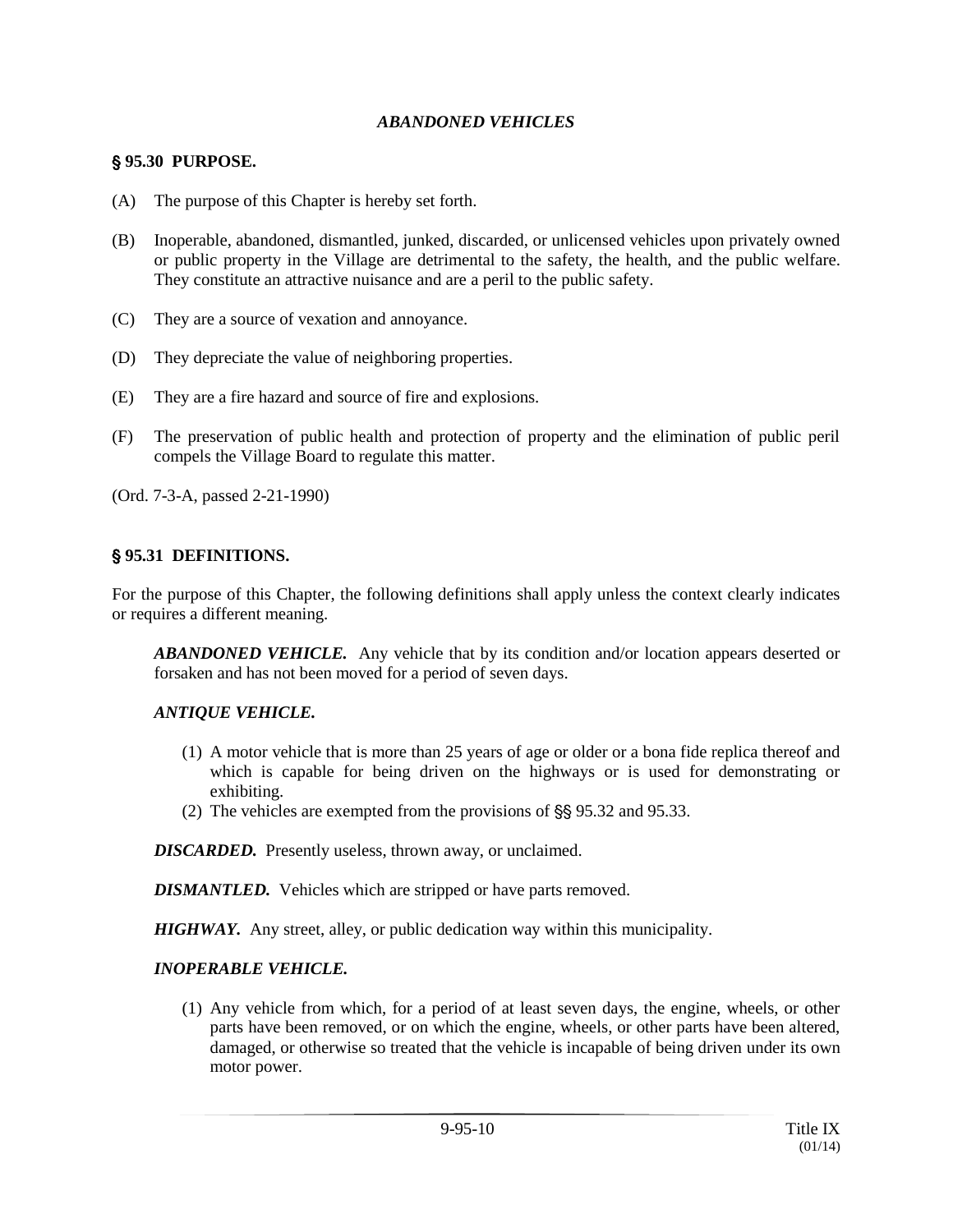(2) The definition does not include a vehicle which has been rendered temporarily incapable of being driven under its own motor power in order to perform ordinary service or repair operations.

*JUNKED.* Of little use or value.

*PERSON.* Any person, firm, partnership, association, corporation, company, or organization of any kind.

**PRIVATE PROPERTY.** Any real property within the Village which is privately owned and which is not public property as defined in this section.

*PUBLIC PROPERTY.* Any street or highway which shall include the entire width between the boundary lines of every way publicly maintained for the purposes of vehicular travel, and shall also mean any other publicly-owned property or facility.

*UNLICENSED.* Vehicles not bearing current license plates and registration.

*VEHICLE.* A machine propelled by power, other than human power, designed to travel on the ground or upon the roads by the use of wheels, treads, runners, or sliders, to transport persons or property, or to pull machinery, and includes, but is not limited to, all automobiles, trucks, trailers, motorcycles, tractors and all trailers, wagons or other machinery designed to be pulled by the vehicle.

*VILLAGE.* The Village of Port Barrington, Illinois.

(Ord. 7-3-A, passed 2-21-1990)

## ' **95.32 NUISANCE.**

It is hereby declared and found that inoperable, abandoned, dismantled, junked, discarded, and/or unlicensed vehicles in and upon property within the Village are a matter affecting the public interest, that they constitute a nuisance, in that health, fire, and safety hazards are created, and that consequently this matter is subject to supervision and control for the purposes of safeguarding the public health, safety, and general welfare of the people of the Village.

(Ord. 7-3-A, passed 2-21-1990)

## ' **95.33 PROHIBITION.**

- (A) It shall be unlawful for any person, firm, or corporation, either as owner, lessee, occupant, or otherwise, to store or deposit, or cause or permit to be stored or deposited, an inoperable, abandoned, dismantled, junked, discarded, and/or unlicensed vehicle on any lot or land, enclosed or otherwise, within the Village.
- (B) Nothing in this Chapter shall be construed to prohibit the storing of any such vehicle in a private garage or in a legally constructed structure.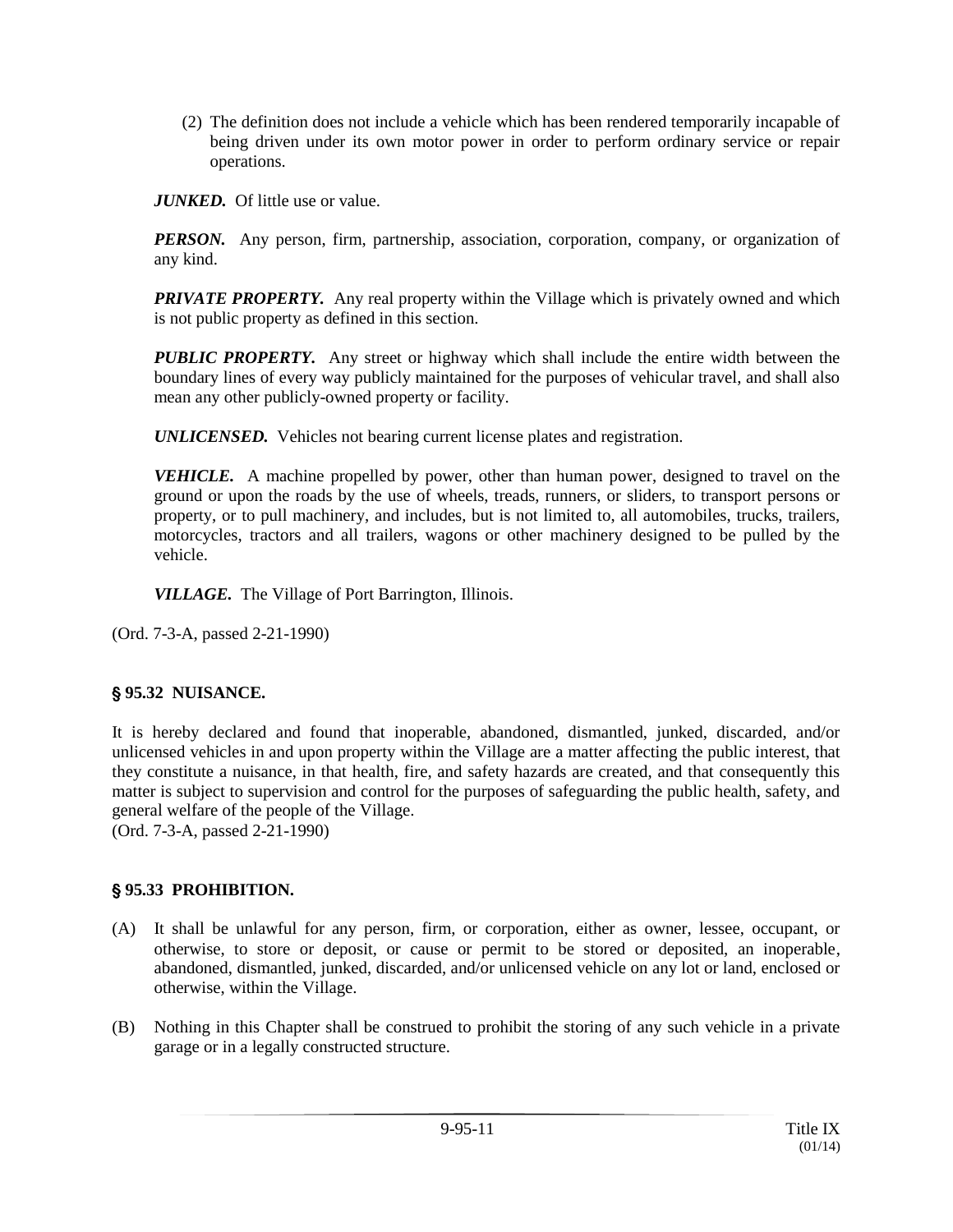- (C) It shall be an affirmative defense that an unlicensed vehicle as set forth in this section is either an antique vehicle or a vehicle that falls within that class of vehicles commonly collected by car owners because of the economic value attached to the class of vehicles as established by trade magazines and journals.
- (D) This affirmative defense applies only to the offense of maintaining an unlicensed vehicle on land within the Village as set forth in this section.

(Ord. 7-3-A, passed 2-21-1990)

## ' **95.34 REMOVAL AUTHORIZED; RESPONSIBILITY FOR COSTS.**

- (A) *Abandoned on highways.* When a motor vehicle or other vehicle is left on the highway in the Village for ten (10) hours or more, its removal by a towing service may be authorized by the police department serving the Village, or any Village officer or employee.
- (B) *Traffic hazards.* When an abandoned, unattended, wrecked, burned, or partially dismantled motor vehicle or other vehicle is creating a traffic hazard because of its position in relation to the highway, or its physical appearance has caused the impeding of traffic, its immediate removal from the highway by a towing service may be authorized by order of the police department serving the Village, or any Village officer or employee.
- (C) *Responsibility for costs.* When a vehicle is removed from either public or private property pursuant to this section, the owner of the vehicle shall be responsible for all towing and storage costs, and shall pay the same before the vehicle is released to his or her custody or possession.

(Ord. 7-3-A, passed 2-21-1990)

## ' **95.35 NOTIFICATION OF LAW ENFORCEMENT.**

- (A) When an inoperable, abandoned, lost, stolen, or unclaimed motor vehicle comes into the temporary possession or the custody of a person in the Village not the owner of the vehicle, the person shall immediately notify the Village and the police department serving the Village, or any Village officer or employee.
- (B) Upon receipt of the notification, the police department serving the Village, or any Village officer or employee, shall authorize a towing service to remove and take possession of the abandoned, lost, stolen, or unclaimed motor vehicle or other vehicle.
- (C) The towing service shall tow the vehicle and its contents, and maintain a record of the tow until the vehicle is claimed by the owner or any other person legally entitled to possession thereof, or until it is disposed of as provided in this Chapter.

(Ord. 7-3-A, passed 2-21-1990)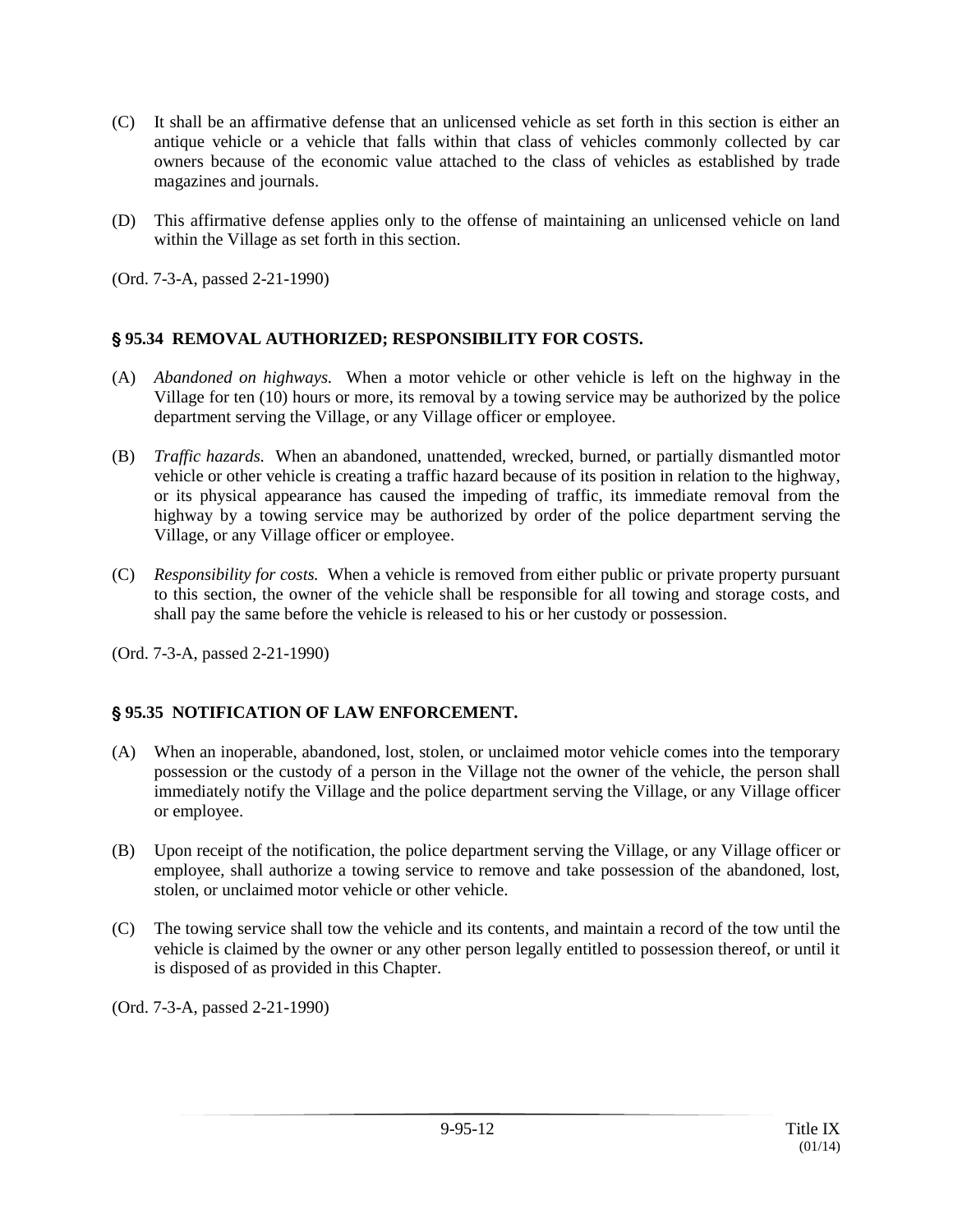#### ' **95.36 NOTICE TO REMOVE.**

- (A) Whenever it comes to the attention of the police department serving the Village or any Village officer or employee authorized to enforce provisions of this Chapter that a nuisance as defined herein exists in the Village, a notice in writing shall be served upon the owner of the vehicle, or the occupant of the land where the nuisance exists, or the owner of the property or his or her agent.
- (B) In the event the last known address of the person cannot be ascertained, notice shall be served upon the taxpayer of record of the subject property upon which said vehicle is located.
- (C) A copy of the notice shall also be placed on the subject vehicle.
- (Ord. 7-3-A, passed 2-21-1990)

# ' **95.37 SERVICE OF NOTICE.**

- (A) The notice shall be sent by certified mail, return receipt requested, with the proper postage prepaid.
- (B) The notice shall state the existence of the nuisance and request its removal within ten (10) days of the date of mailing.
- (C) The owner of the vehicle, occupant of the land or owner of the land upon which said vehicle is located shall be responsible for removal of the vehicle from the Village.
- (Ord. 7-3-A, passed 2-21-1990)

# ' **95.38 LOCATING OWNERS.**

- (A) *Record searches.*
	- (1) Whenever the police department serving the Village, or any Village officer or employee, cannot determine the identity of the registered owner or per legally entitled to possession of the vehicle, it will cause the motor vehicle registration records of the respective State to be searched by a directed communication to the Secretary of State for the purpose of obtaining the required ownership information.
	- (2) It will further cause the stolen motor vehicle files of the State Police to be searched by a directed communication to the State Police for stolen or wanted information on the vehicle.
	- (3) The information determined from this record search will be used by the police department serving the Village, or any Village officer or employee, in sending a written notification by certified mail, return receipt requested, to the owner or per legally entitled to possession of said vehicle advising where the vehicle is held, requesting that disposition be made, and setting forth information concerning the future sale of the vehicle.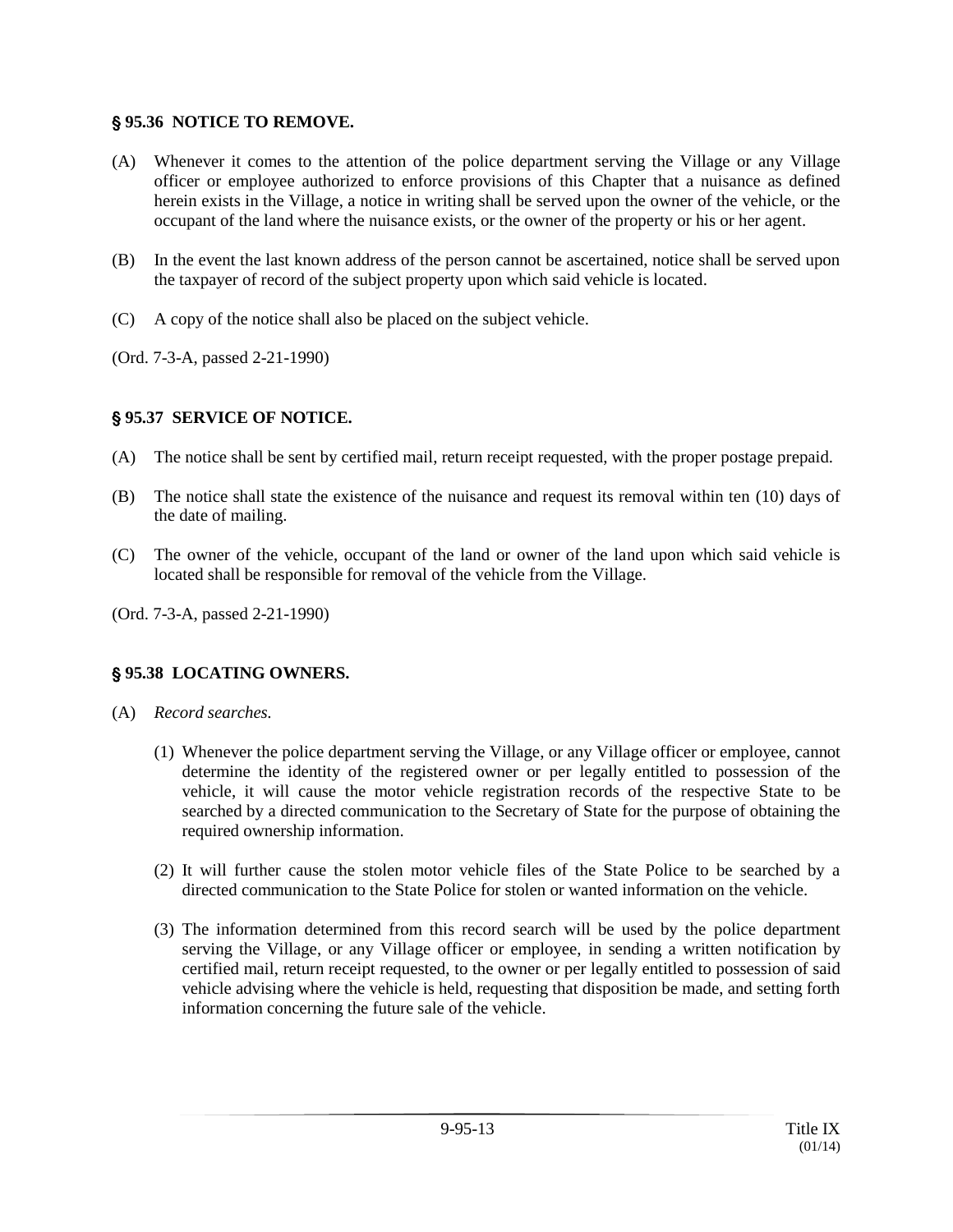- (B) *Notification of State Police*.
	- (1) When the registered owner or other person legally entitled to possession of a motor vehicle or other vehicle cannot be identified from the registration files of the State of Illinois, or from the registration files of a foreign state, if applicable, the police department serving the Village, or any Village officer or employee, shall notify the respective State Police for the purpose of identifying the vehicle's owner or other person legally entitled to possession of the vehicle.
	- (2) The information obtained shall be used in sending notification by certified mail, return receipt requested, to the owner or person legally entitled to possession of the vehicle advising him or her where the vehicle is held, requesting that disposition be made, and setting forth the public sale information.

(Ord. 7-3-A, passed 2-21-1990)

# ' **95.39 ABATEMENT OF NUISANCE BY VILLAGE.**

- (A) In the event a vehicle is not removed or repaired within ten (10) days of the mailing of notice as specified in § 95.36, the police department serving the Village or any Village officer or employee, shall, as authorized by and in accordance with ILCS Ch. 625, Act 5,  $\frac{65}{10}$  4-201 *et seq.*, abate the nuisance by causing the vehicle to be towed or transported to a designated storage place or depository as determined by the Village, and the costs of the towing, transportation, and storage shall be charged to the owner of the vehicle or in the absence of any known or ascertainable owner, to the owner of the property upon which the vehicle was stored.
- (B) The remedy shall be in addition to any other penalty provisions provided for in this Chapter.

(Ord. 7-3-A, passed 2-21-1990)

## ' **95.40 NOTICE OF REMOVAL.**

- (A) Within 48 hours of removal of the vehicle, the police department serving the Village, or any Village officer or employee, shall give written notice to the registered owner of the vehicle, if known, and also the owner or occupant or taxpayer of record of the private property from which the vehicle was removed, if known.
- (B) The notice shall state that the vehicle or vehicles have been impounded and stored for violation of this Chapter and give the location where the vehicle or vehicles are stored, and the costs incurred by the Village for the removal.

(Ord. 7-3-A, passed 2-21-1990)

## ' **95.41 REDEMPTION OF IMPOUNDED VEHICLES.**

The owner of any vehicle seized under the provisions of this Chapter may redeem the vehicle at any time after its removal but prior to the sale or destruction thereof upon proof of ownership and payment to the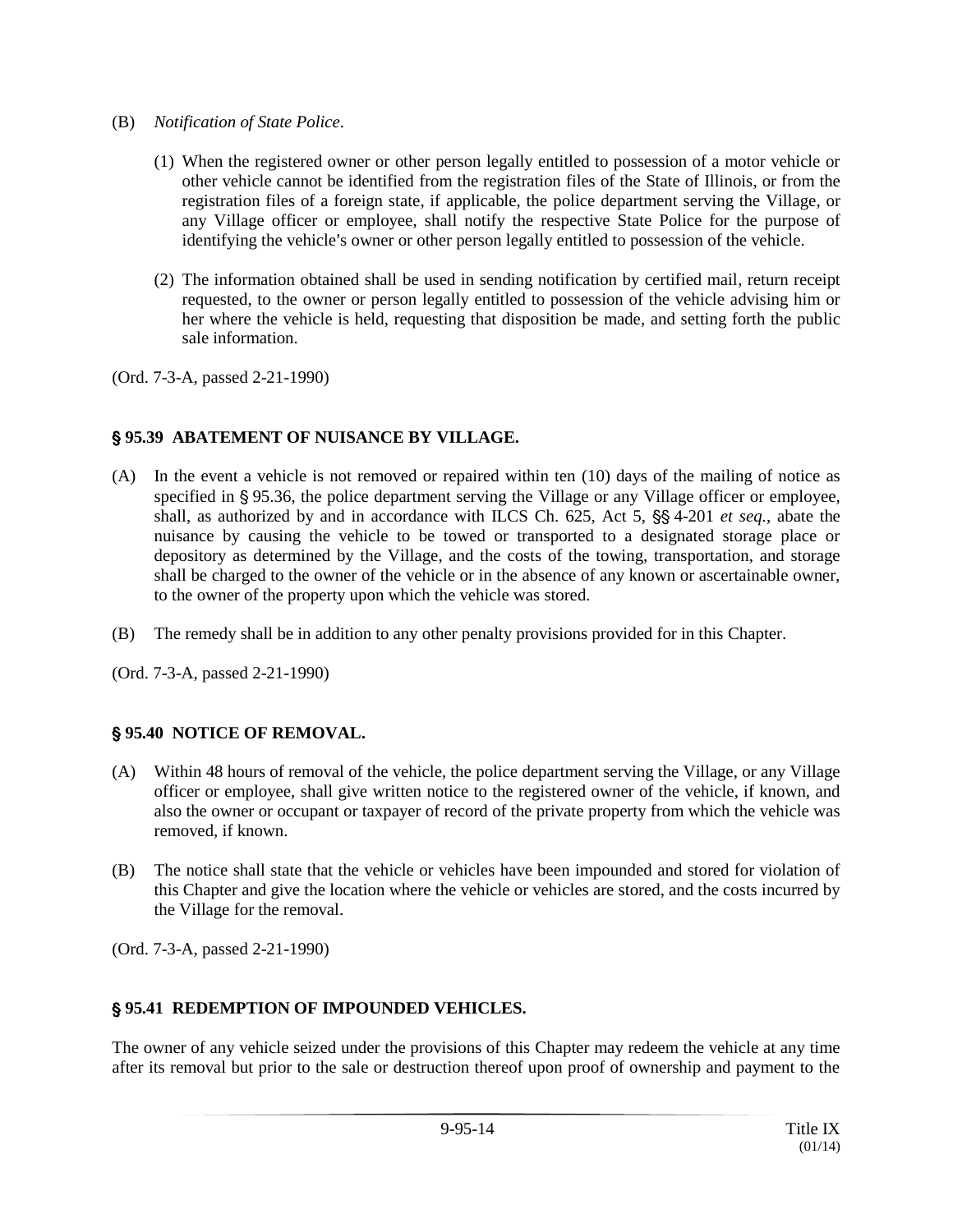Village Clerk of the actual and reasonable expenses of removal, and any other costs incurred by the Village relative thereto, and any preliminary sale advertising expenses.

(Ord. 7-3-A, passed 2-21-1990)

### ' **95.42 DISPOSITION OF VEHICLES.**

- (A) Upon removing the vehicles as provided for in this Chapter, the Village shall, after ten (10) days, cause the vehicle to be appraised.
- (B) (1) If the vehicle is appraised at \$75 or less, the Village President, Village Treasurer, or his or her respective designee, shall execute an affidavit so attesting and describing the vehicle, including license plates, if any, and stating the location and appraised value of the vehicle.
	- (2) The Village President, Village Treasurer, or his or her respective designee, or the police department serving the Village, after complying with the above, may summarily dispose of the vehicle and execute a certificate of sale therefor.
- (C) If the vehicle is appraised over \$75, the Village President, Village Treasurer, or his or her respective designee, shall give notice of a public sale not less than ten (10) days before the date of the proposed sale.

(Ord. 7-3-A, passed 2-21-1990)

## ' **95.43 PUBLIC SALE NOTICE.**

- (A) The Village shall cause the posting of a notice of sale of any such abandoned vehicle, which notice shall state:
	- (1) The sale is of abandoned property in the possession of the Village;
	- (2) A description of the vehicle, including make, model, license number, and any other information which will accurately identify the vehicle;
	- (3) The terms of the sale; and
	- (4) The date, time, and place of the sale.
- (B) (1) Notice of said sale shall be given by posting it in a prominent place at the Village Hall visible to members of the public, and/or by posting said notice on the Village's website at least ten (10) days in advance of the proposed sale.
	- (2) No other notice shall be required.

(Ord. 7-3-A, passed 2-21-1990)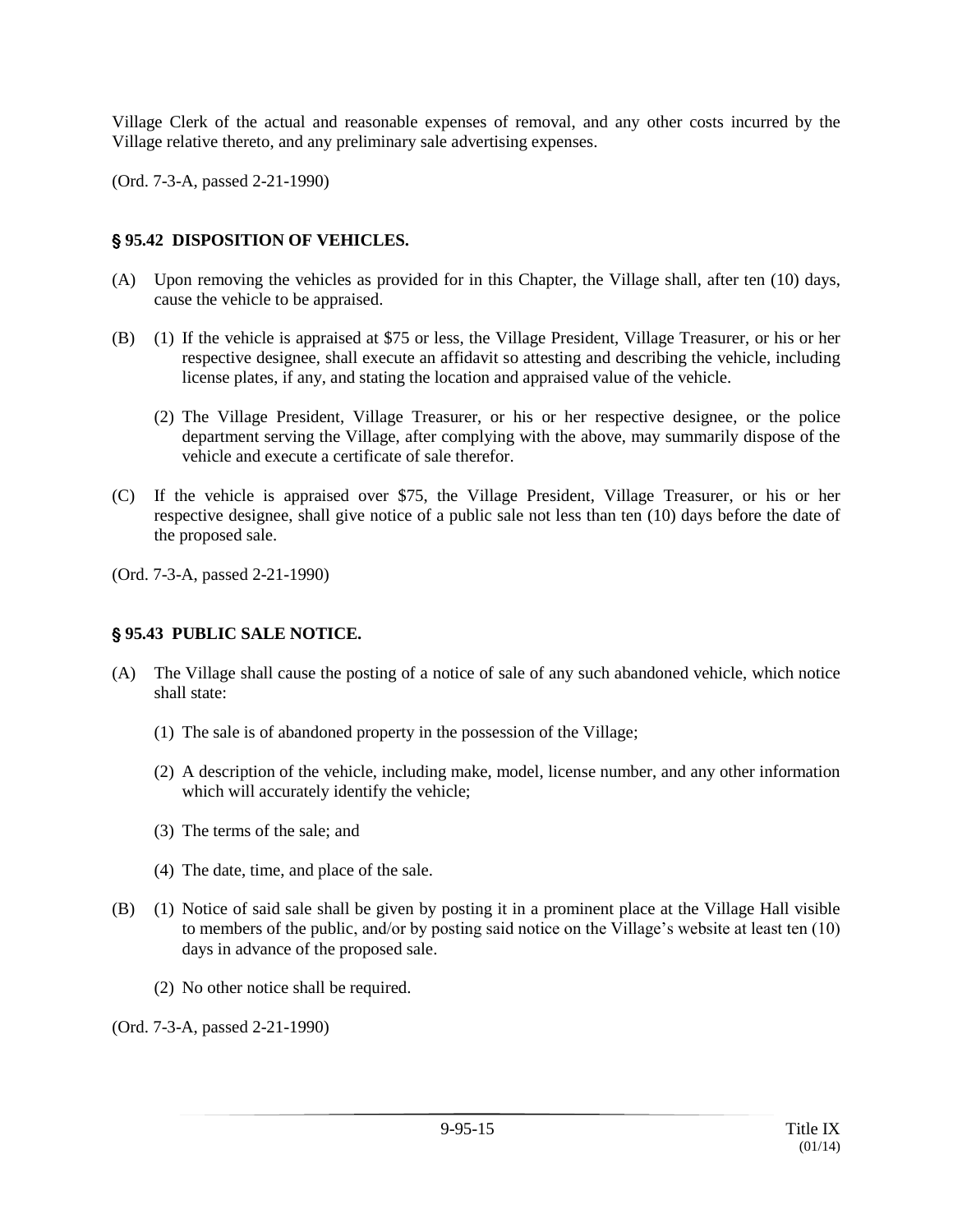#### ' **95.44 PUBLIC SALE.**

- (A) The vehicle shall be sold to the highest and best bidder.
- (B) At the time of payment of the purchase price, the Village President, Village Treasurer, or his or her respective designee, shall execute a certificate of sale in duplicate, the original of which to be given to the purchaser, and the copy thereof to be filed with the Village Clerk.
- (C) Should the sale for any reason be invalid, the Village's liability shall be limited to the return of the purchase price.
- (Ord. 7-3-A, passed 2-21-1990)

#### ' **95.45 LIABILITY OF PARTIES INVOLVED.**

- (A) *Liability of the owner of the vehicle.* If the sale or disposition of the vehicle(s) as hereinabove specified does not produce sufficient funds to pay the expenses incurred by the Village in the removal and sale thereof, the owner of the vehicle shall be liable for reimbursing the Village for any unrecovered expenses incurred by the Village relative to the vehicle.
- (B) *Liability of owner or occupant of the property.*
	- (1) The owner and/or occupant of any property from which the vehicle was removed by the Village in accordance with this Chapter, shall be liable to reimburse the Village for any unrecovered expenses incurred by the Village in connection with the removal of said vehicle and recovery of the expenses incurred by the Village relative thereto may be enforced against the individuals or by the placing of a lien upon the property in the amount of the expenses.
	- (2) The notice and service requirement for foreclosing the lien shall be the same as those in foreclosure of mortgages.
- (C) *Liability of party towing vehicles.* No police officer, towing service owner, operator, or employee shall be held to answer or be liable for damages in any action brought by the registered owner, former registered owner or his or her legal representative, or any person legally entitled to possession of the motor vehicle or other vehicle when the vehicle was processed and sold or disposed of as authorized by this Chapter and ILCS Ch.  $625$ , Act  $5$ ,  $§$  4-213.
- (Ord. 7-3-A, passed 2-21-1990)

#### ' **95.46 REPORTS ON TOWED VEHICLES.**

- (A) When a motor vehicle or other vehicle is authorized to be towed away, the police department serving the Village, or any Village officer or employee, shall keep and maintain a record of the vehicle towed, including, if available, the:
	- (1) Color;
	- (2) Year;
	- (3) Manufacturer;